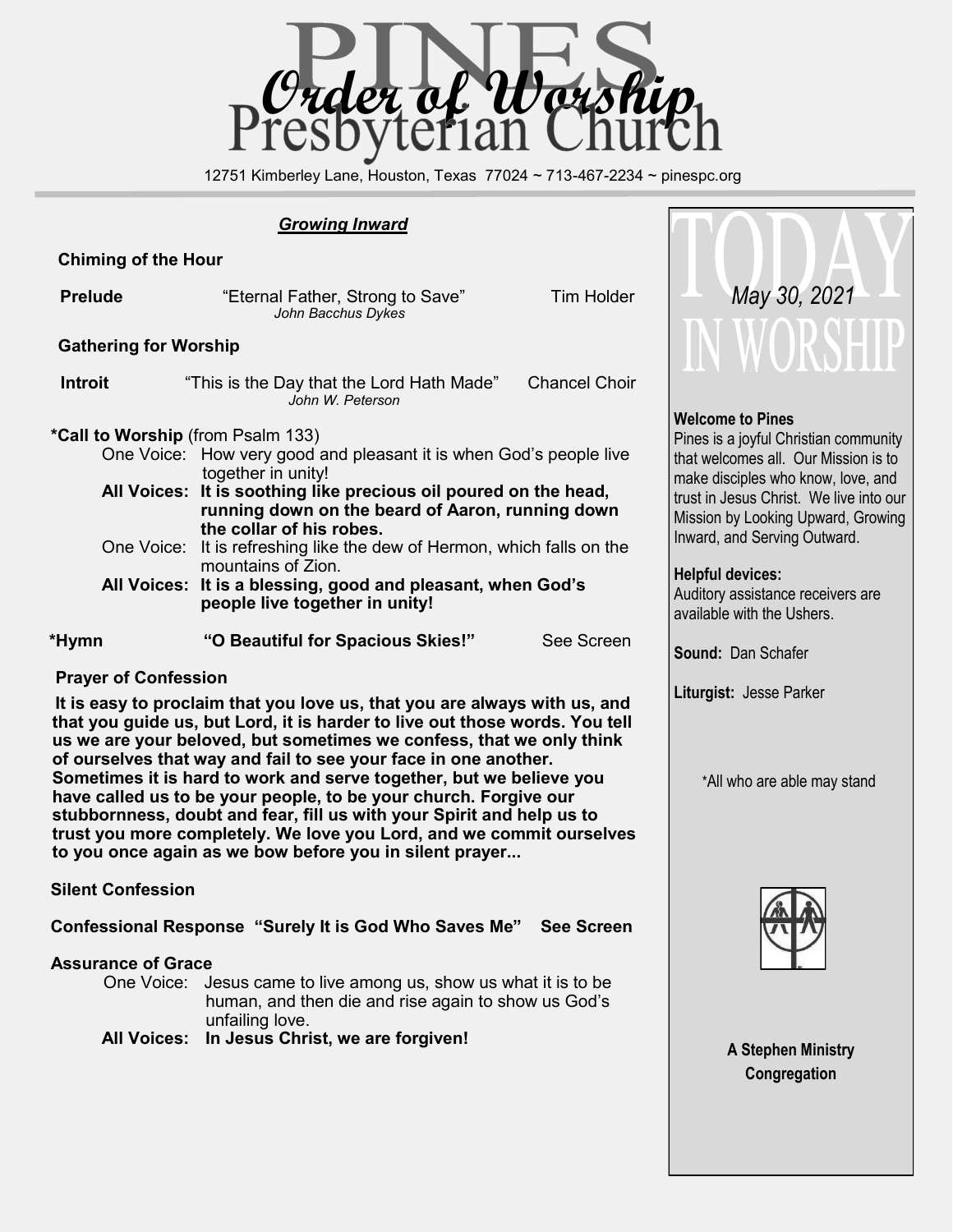### **\*Gloria Patri** See Screen

**Glory be to the Father, and to the Son, and to the Holy Ghost; As it was in the beginning, is now and ever shall be, world without end. Amen. Amen.** 

### *Looking Upward*

**Children's Message**

 **This, this is where children belong, welcomed as part of the worshiping throng. Water, God's Word, bread and cup, prayer and song: This is where children belong. This is where children belong.**

| <b>First Reading</b>                                       |                                            | Romans 12:9-15         |  |  |
|------------------------------------------------------------|--------------------------------------------|------------------------|--|--|
| Anthem                                                     | "Let there be Peace on Earth"<br>Sy Miller | <b>Chancel Choir</b>   |  |  |
| <b>Second Reading</b>                                      |                                            | 1 Thessalonians 2:1-8  |  |  |
| <b>Sermon</b>                                              | "Being Together"                           | Rev. Barbara Retzloff  |  |  |
| *Hymn                                                      | "We Are One in the Spirit"                 | See Screen             |  |  |
|                                                            | <b>Serving Outward</b>                     |                        |  |  |
| <b>Testimony</b>                                           |                                            | <b>Jessica Priemer</b> |  |  |
| Prayers of the People and the Lord's Prayer                |                                            |                        |  |  |
| *Hymn                                                      | "In Christ there is No East or West"       | See Screen             |  |  |
| *Charge and Benediction                                    |                                            |                        |  |  |
| Benediction Response "God Be With You Until We Meet Again" |                                            |                        |  |  |

See Screen

**\*Sending Out The Light of Christ** 

**\*Postlude** "God Bless America" Tim Holder  *Irving Berling*

Words printed by permission CCLI 998238 Portions of our liturgy are from The Abingdon Worship Annual 2020. Copyright © 2019 by Abingdon Press. Used by permission.

**The Lord's Prayer**

Our Father, who art in heaven, hallowed be thy name. Thy kingdom come, thy will be done, on earth as it is in heaven. Give us this day our daily bread; and forgive us our debts, as we forgive our debtors; and lead us not into temptation, but deliver us from evil. For thine is the kingdom and the power and the glory, forever. Amen.

 $\overline{\phantom{a}}$  ,  $\overline{\phantom{a}}$  ,  $\overline{\phantom{a}}$  ,  $\overline{\phantom{a}}$  ,  $\overline{\phantom{a}}$  ,  $\overline{\phantom{a}}$  ,  $\overline{\phantom{a}}$  ,  $\overline{\phantom{a}}$  ,  $\overline{\phantom{a}}$  ,  $\overline{\phantom{a}}$  ,  $\overline{\phantom{a}}$  ,  $\overline{\phantom{a}}$  ,  $\overline{\phantom{a}}$  ,  $\overline{\phantom{a}}$  ,  $\overline{\phantom{a}}$  ,  $\overline{\phantom{a}}$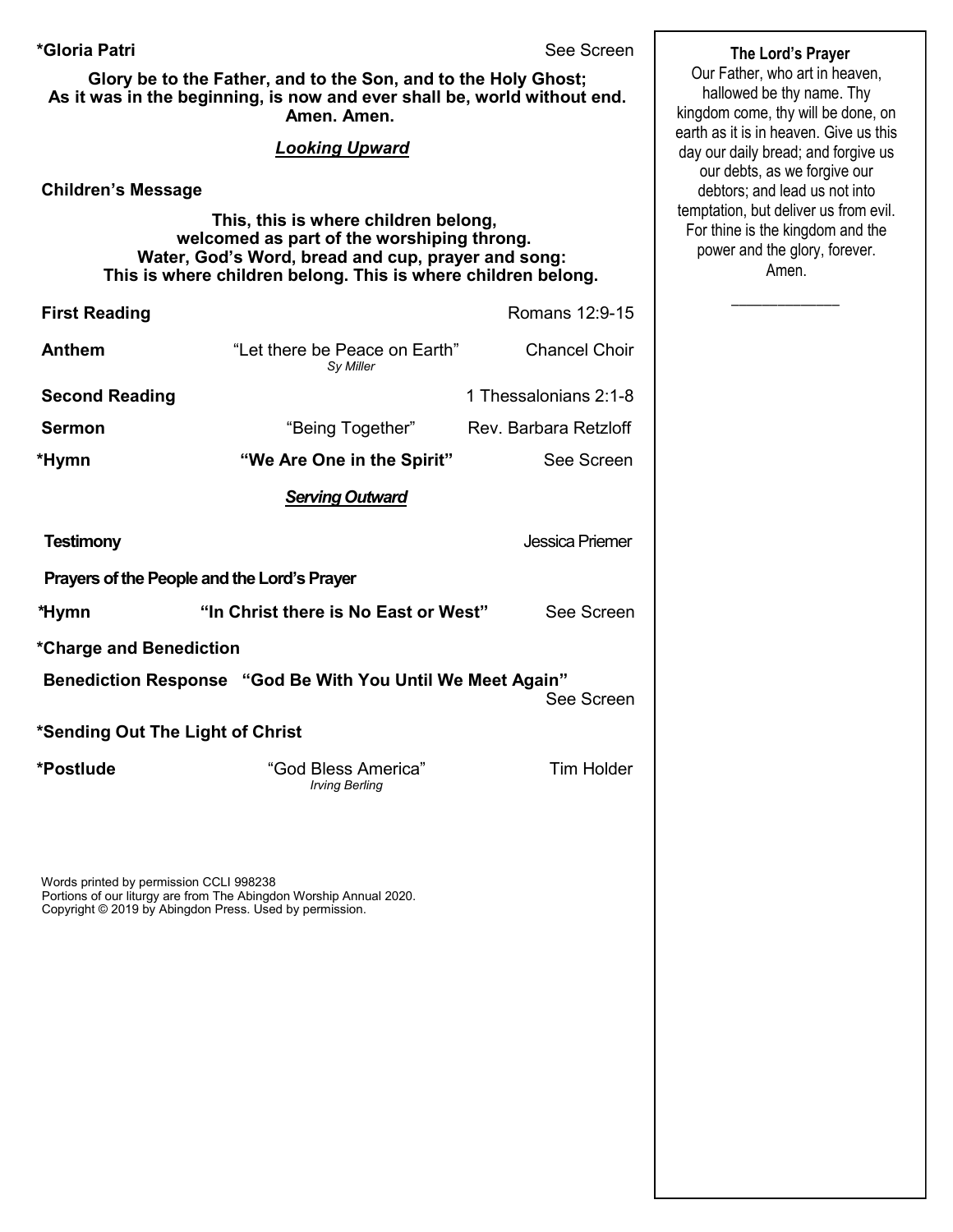# *Calendar for the Week of May 30, 2021*

| p.m.                  | 5:00<br>8:00                                                    | In-Car-Nation Worship Back Parking Lot                                                                                                                                                                                                                                                                                    |
|-----------------------|-----------------------------------------------------------------|---------------------------------------------------------------------------------------------------------------------------------------------------------------------------------------------------------------------------------------------------------------------------------------------------------------------------|
| a.m.                  | 10:00                                                           |                                                                                                                                                                                                                                                                                                                           |
| a.m.<br>p.m.          | 7:00<br>6:30                                                    | Men's Bible Study(Meet by Zoom)<br>Missions Committee MeetingFellowship Hall                                                                                                                                                                                                                                              |
| p.m.                  | 1:00<br>8:00                                                    | Weekly Prayer Team(Meet by Zoom)                                                                                                                                                                                                                                                                                          |
| p.m.                  | 1:00                                                            | Lectionary Bible Study (Meet by Zoom)                                                                                                                                                                                                                                                                                     |
| a.m.                  | 6:30                                                            |                                                                                                                                                                                                                                                                                                                           |
| Saturday<br>a.m./p.m. |                                                                 |                                                                                                                                                                                                                                                                                                                           |
| a.m                   | 9:00<br>9:15<br>9:15<br>9:15<br>9:30<br>10:00<br>10:15<br>10:45 | Adult Sunday School  Fellowship Hall<br>Children's Family Style Sunday School W12<br>Youth Sunday SchoolHigh School Room<br>Sign Up For Blood DriveFellowship Hallway<br>Coffee Fellowship Fellowship Hall<br>Worship ServiceSanctuary/Live Streaming on Web<br>and Facebook<br>In-Car-Nation Worship Cancelled this week |
| p.m.                  | 8:00                                                            |                                                                                                                                                                                                                                                                                                                           |
|                       | p.m.                                                            | a.m./p.m<br>5:00                                                                                                                                                                                                                                                                                                          |





**Instagram.com/pineshouston**

**Get the latest announcements and reminders right before events happen. Find us here: https://twitter.com/HoustonPines.** 

 **Find us on Facebook facebook.com/PinesPresbyterianChurch** 

 **The newsletter is available in the Narthex for those unable to access it online.** 

#### **SERMON NOTES**